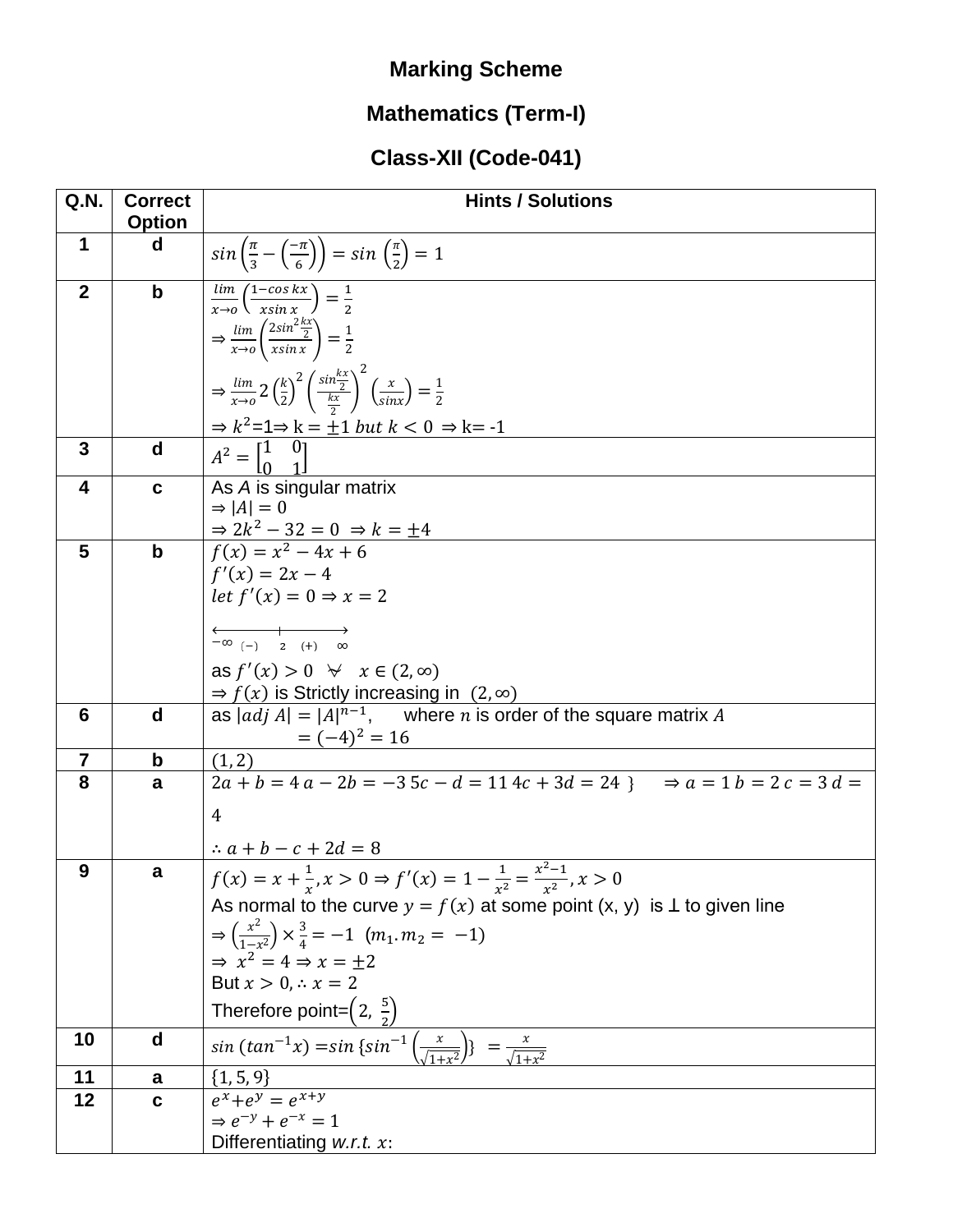|    |              | $\Rightarrow -e^{-y}\frac{dy}{dx} - e^{-x} = 0 \Rightarrow \frac{dy}{dx} = -e^{y-x}$                                              |
|----|--------------|-----------------------------------------------------------------------------------------------------------------------------------|
| 13 | $\mathbf b$  | $\overline{3} \times 5$                                                                                                           |
| 14 | a            | $y = 5\cos x - 3\sin x$ $\Rightarrow \frac{dy}{dx} = -5\sin x - 3\cos x$                                                          |
|    |              | $\Rightarrow \frac{d^2y}{dx^2} = -5\cos x + 3\sin x = -y$                                                                         |
| 15 | $\mathbf c$  | $adj A = \begin{bmatrix} 7 & -5 \\ 11 & 2 \end{bmatrix} \Rightarrow (adj A)' = \begin{bmatrix} 7 & 11 \\ -5 & 2 \end{bmatrix}$    |
| 16 | $\mathbf c$  | $\sqrt{\frac{x^2}{2} + \frac{y^2}{4}} = 1 \Rightarrow \frac{2x}{2} + \frac{2y}{46} \frac{dy}{dx} = 0$                             |
|    |              | $\Rightarrow$ slope of normal at any point $(x, y)$ to the curve $=$ $\frac{-dx}{dy}$ $=$ $\frac{9y}{16x}$                        |
|    |              | As tangent to the curve at the point $(x, y)$ is parallel to y-axis                                                               |
|    |              | $\Rightarrow \frac{9y}{16x} = 0 \Rightarrow y = 0$ and $x = \pm 3$                                                                |
|    |              | $\therefore$ points = ( $\pm$ 3,0)                                                                                                |
| 17 | $\mathbf b$  | $ A  = -7$                                                                                                                        |
|    |              | $\therefore \sum_{i=1}^{3} a_{i2} A_{i2} = a_{12} A_{12} + a_{22} A_{22} + a_{32} A_{32} =  A  = -7$                              |
| 18 | $\mathbf d$  | $y = log (cos e^{x})$                                                                                                             |
|    |              | Differentiating w.r.t. $x$ :                                                                                                      |
|    |              | $\frac{dy}{dx} = \frac{1}{\cos(e^x)} \cdot (-\sin e^x) \cdot e^x$ (chain rule)                                                    |
|    |              | $\Rightarrow \frac{dy}{dx} = -e^x \tan e^x$                                                                                       |
| 19 | $\mathsf{d}$ | Z is maximum 180 at points $C(15, 15)$ and $D(0, 20)$ .                                                                           |
|    |              | $\Rightarrow$ Z is maximum at every point on the line segment CD                                                                  |
| 20 | $\mathbf c$  | $f(x) = 2cosx + x$ , $x \in [0, \frac{\pi}{2}]$                                                                                   |
|    |              | $f'(x) = -2sinx + 1$                                                                                                              |
|    |              | Let $f'(x) = 0 \Rightarrow x = \frac{\pi}{6} \in [0, \frac{\pi}{2}]$                                                              |
|    |              | $f(0) = 2$                                                                                                                        |
|    |              | $f\left(\frac{\pi}{6}\right) = \frac{\pi}{6} + \sqrt{3}$                                                                          |
|    |              |                                                                                                                                   |
|    |              | $f\left(\frac{\pi}{2}\right) = \frac{\pi}{2}$ $\Rightarrow$ least value of $f(x)$ is $\frac{\pi}{2}$ at $x = \frac{\pi}{2}$       |
|    |              | <b>Section-B</b>                                                                                                                  |
| 21 | d            | Let $y \in R(codomain)$ . Then for any $x, f(x) = y$<br>let $f(x_1)$                                                              |
|    |              | $= f(x_2)$ such that $x_1x_2 \in R$<br>$if x^3 = y$                                                                               |
|    |              | $\Rightarrow$ $x_1^3 = x_2^3$<br><i>i.e.</i> , $x = y^{\frac{1}{3}} \in R(domain)$<br>$\Rightarrow x_1 = x_2$                     |
|    |              | i.e., every element $y \in R(codomain)$ has a pre<br>$\Rightarrow$ f is one - one                                                 |
|    |              | image $y^{\frac{1}{3}}$ in R(domain)                                                                                              |
|    |              | $\Rightarrow$ f is onto<br>$\therefore$ f is one-one and onto                                                                     |
|    |              |                                                                                                                                   |
| 22 | a            | $x = a \sec\theta \Rightarrow \frac{dx}{d\theta} = a \sec\theta \tan\theta$                                                       |
|    |              | $y = b \tan \theta \Rightarrow \frac{dy}{d\theta} = b \sec^2 \theta$                                                              |
|    |              | $\therefore \frac{dy}{dx} = \frac{b}{a} \csc \theta$                                                                              |
|    |              | $\Rightarrow \frac{d^2y}{dx^2} = \frac{-b}{a} \csc\theta \cdot \cot\theta \cdot \frac{d\theta}{dx} = \frac{-b}{a^2} \cot^3\theta$ |
|    |              |                                                                                                                                   |
|    |              | $\therefore \frac{d^2y}{dx^2}\Big _{\theta=\frac{\pi}{a}} = \frac{-3\sqrt{3}b}{a^2}$                                              |
| 23 | C            | $Z$ is minimum -24 at $(0, 8)$                                                                                                    |
| 24 | a            | let $u = \sin^{-1}(2x\sqrt{1-x^2})$                                                                                               |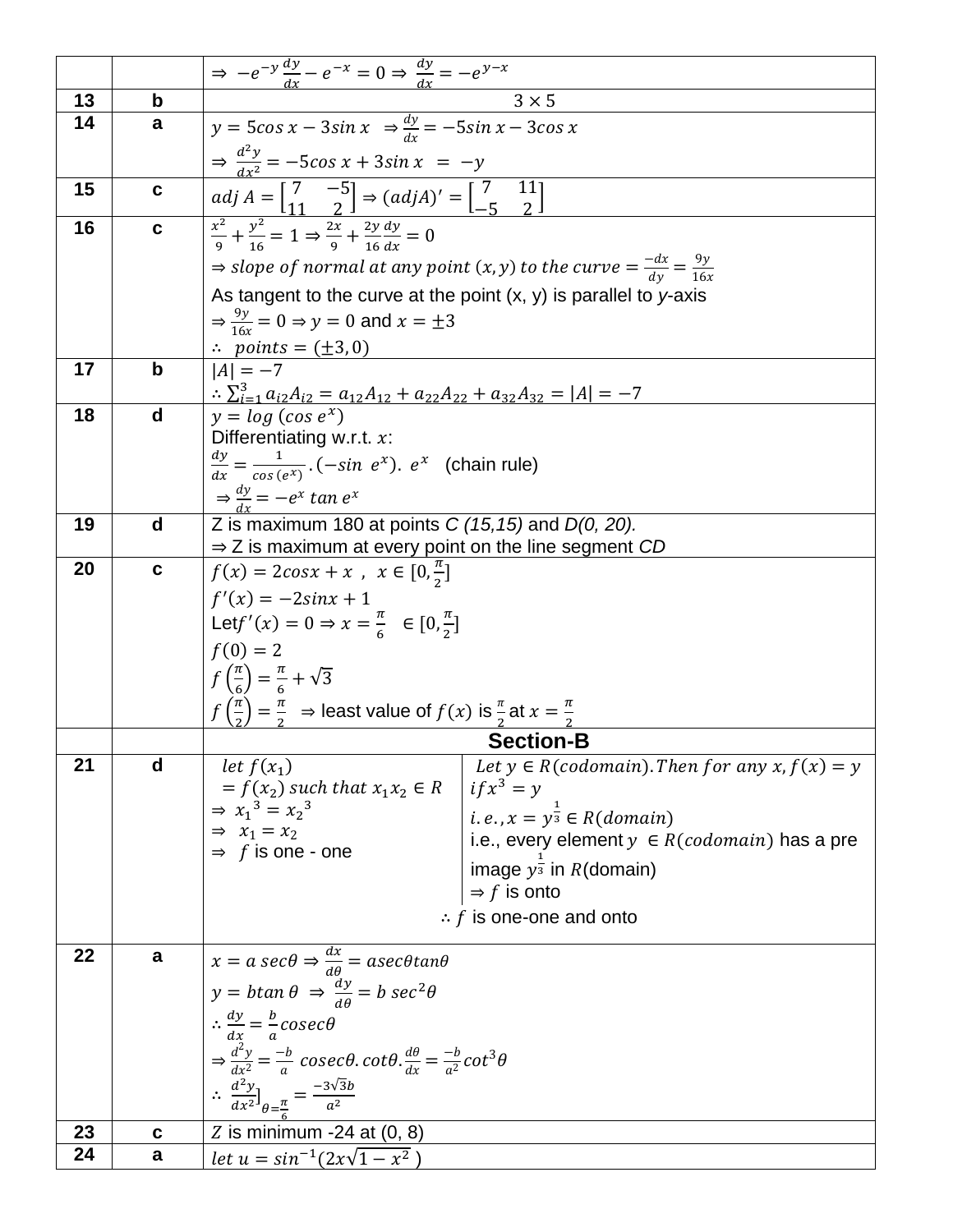|    |             | and $v = \sin^{-1}x$ , $-\frac{1}{\sqrt{2}} < x < \frac{1}{\sqrt{2}}$                                                                                                                                                                    |
|----|-------------|------------------------------------------------------------------------------------------------------------------------------------------------------------------------------------------------------------------------------------------|
|    |             | $\Rightarrow$ sin $v = x$ (1)                                                                                                                                                                                                            |
|    |             | Using (1), we get:                                                                                                                                                                                                                       |
|    |             | $=sin^{-1}(2\sin v \cos v) = \sin^{-1}(\sin 2 v)$                                                                                                                                                                                        |
|    |             | $\Rightarrow u = 2v, -\frac{\pi}{2} < 2v < \frac{\pi}{2}$                                                                                                                                                                                |
|    |             | Differentiating u with respect to v, we get: $\frac{du}{dx} = 2$                                                                                                                                                                         |
| 25 | d           | $AB = 6I \Rightarrow B^{-1} = \frac{1}{6}A$<br>$f'(x) = 6(x^2 - x - 6) = 6(x - 3)(x + 2)$                                                                                                                                                |
| 26 | $\mathbf b$ |                                                                                                                                                                                                                                          |
|    |             | As $f'(x) < 0 \forall x \in (-2, 3)$                                                                                                                                                                                                     |
|    |             | $\Rightarrow$ $f(x)$ is strictly decreasing in (-2,3)                                                                                                                                                                                    |
| 27 | a           | $tan^{-1}\left(\frac{\sqrt{1+cos x}+\sqrt{1-cos x}}{\sqrt{1+cos x}-\sqrt{1-cos x}}\right)$                                                                                                                                               |
|    |             | $= \tan^{-1}\left(\frac{-\sqrt{2}\cos\frac{x}{2}+\sqrt{2}\sin\frac{x}{2}}{-\sqrt{2}\cos^2\left(-\sqrt{2}\sin\frac{x}{2}\right)} \right) , \ \ \pi < x < \frac{3\pi}{2} \Rightarrow \frac{\pi}{2} < \frac{x}{2} < \frac{3\pi}{4}$         |
|    |             |                                                                                                                                                                                                                                          |
|    |             | $= \tan^{-1}\left(\frac{\cos\frac{x}{2}-\sin\frac{x}{2}}{\cos\frac{x}{2}+\sin\frac{x}{2}}\right) = \tan^{-1}\left(\frac{1-\tan\frac{x}{2}}{1+\tan\frac{x}{2}}\right) = \tan^{-1}\left(\tan\left(\frac{\pi}{4}-\frac{x}{2}\right)\right)$ |
|    |             |                                                                                                                                                                                                                                          |
|    |             | $\frac{1-\frac{\pi}{4}-\frac{x}{2}}{4^2-2\lambda}, \frac{-\frac{\pi}{4}>\frac{\pi}{4}-\frac{x}{2}>-\frac{\pi}{2}}{4^2-2\lambda}$                                                                                                         |
| 28 | $\mathbf c$ |                                                                                                                                                                                                                                          |
|    |             | $\Rightarrow  A^2  =  2A $                                                                                                                                                                                                               |
|    |             | $\Rightarrow$ $ A ^2 = 2^3  A $ as $ kA  = k^n  A $ for a square matrix of order n                                                                                                                                                       |
|    |             | $\Rightarrow$ either $ A  = 0$ or $ A  = 8$                                                                                                                                                                                              |
|    |             | But A is non-singular matrix                                                                                                                                                                                                             |
|    |             | $\therefore  A  = 8^2 = 64$                                                                                                                                                                                                              |
| 29 | $\mathbf b$ | $f'(x) = 1 - \sin x \Rightarrow f(x) \ge 0 \quad \forall x \in R$                                                                                                                                                                        |
|    |             | $\Rightarrow$ no value of b exists                                                                                                                                                                                                       |
| 30 | C           | $a = b - 2$ and $b > 6$                                                                                                                                                                                                                  |
| 31 | a           | $\Rightarrow$ (6,8) $\in$ R<br>$f(x) = \frac{x}{1-x} = -1$ , $x < 0$ -1, $x \ge 0$                                                                                                                                                       |
|    |             |                                                                                                                                                                                                                                          |
|    |             | $\Rightarrow$ f(x) = -1 $\forall$ x $\in$ R<br>$\Rightarrow$ $f(x)$ is continous $\forall$ $x \in R$ as it is a constant function                                                                                                        |
| 32 | $\mathbf b$ |                                                                                                                                                                                                                                          |
|    |             | $kA = \begin{bmatrix} 0 & 2k \\ 3k & -4k \end{bmatrix} = \begin{bmatrix} 0 & 3a \\ 2b & 24 \end{bmatrix}$                                                                                                                                |
|    |             | $\Rightarrow k = -6, a = -4 \text{ and } b = -9$<br>e region $Z = 30x + 50y$                                                                                                                                                             |
| 33 |             | Corner points of feasible region                                                                                                                                                                                                         |
|    | $\mathbf c$ | 150<br>(5,0)<br>270<br>(9,0)                                                                                                                                                                                                             |
|    |             | (0,3)<br>150                                                                                                                                                                                                                             |
|    |             | (0,6)<br>300                                                                                                                                                                                                                             |
|    |             | Minimum value of Z occurs at infinitely many points                                                                                                                                                                                      |
| 34 | $\mathbf c$ | $f'(x) = \frac{-2x^2 - 10x + 100}{\sqrt{100 - x^2}}$                                                                                                                                                                                     |
|    |             | $f'(x) = 0 \Rightarrow x = -10$ or 5, But $x > 0 \Rightarrow x = 5$                                                                                                                                                                      |
|    |             |                                                                                                                                                                                                                                          |
|    |             | $f''(x) = \frac{2x^3 - 300x - 1000}{(100 - x)^{\frac{3}{2}}} \Rightarrow f^{''}(5) = \frac{-30}{\sqrt{75}} < 0$                                                                                                                          |
|    |             | $\Rightarrow$ Maximum area of trapezium is 75 $\sqrt{3}$ cm <sup>2</sup> when x = 5                                                                                                                                                      |
| 35 | d           | $(I - A)3 - 7A = I + A + 3A + 3A - 7A = I$                                                                                                                                                                                               |
| 36 | C           | $\frac{-\pi}{2}$ < y < $\frac{\pi}{2}$                                                                                                                                                                                                   |
|    |             |                                                                                                                                                                                                                                          |